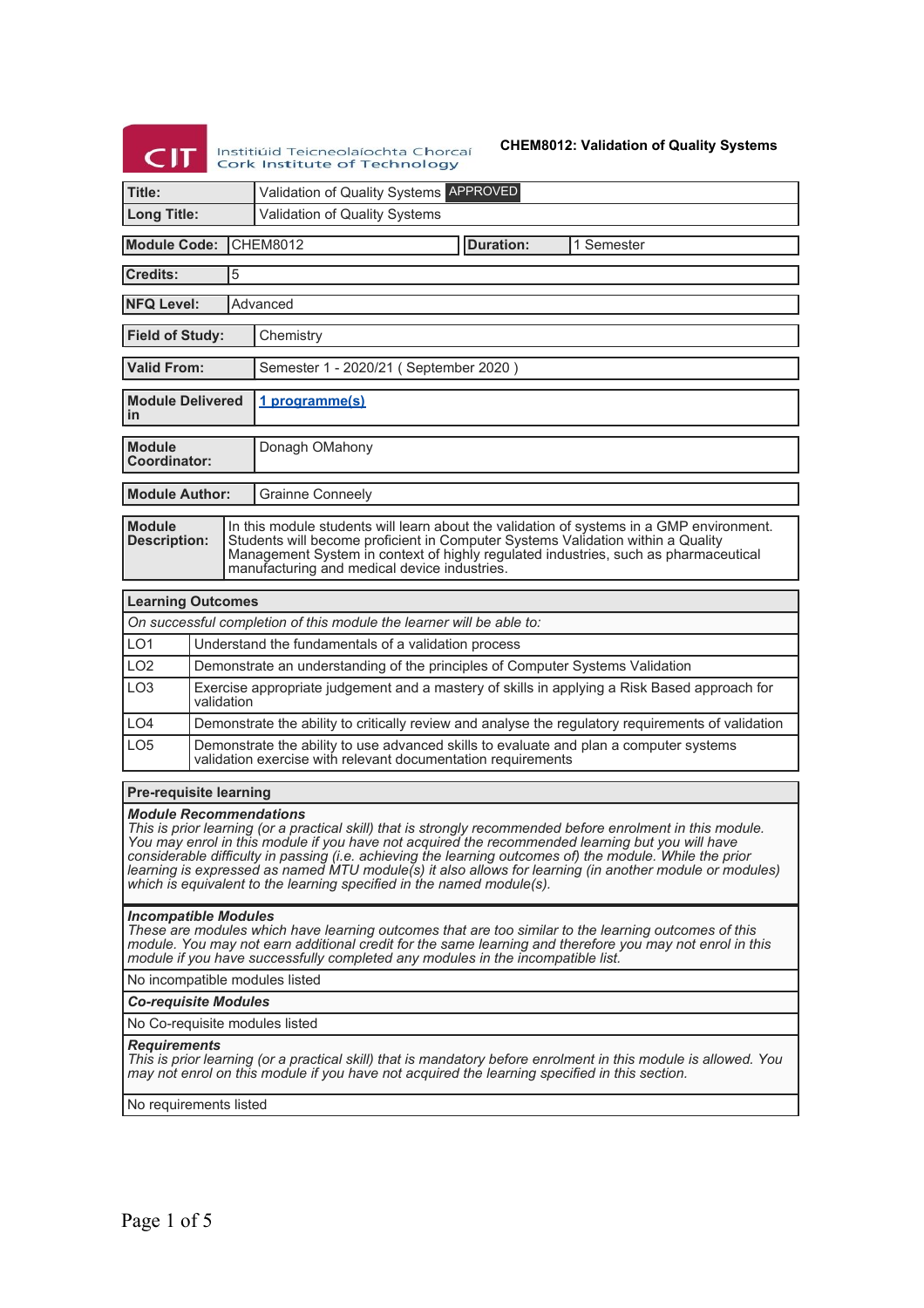

Institiúid Teicneolaíochta Chorcaí Cork Institute of Technology

## **Module Content & Assessment**

## **Indicative Content**

## **Overview of Validation**

Basic principles and requirements of validation including Process (Batch, Continuous Manufacturing and Continuous Process Verification), Cleaning, Utilities, Analytical Method and Computer Systems Validation. Regulatory guidance on validation.

#### **Systems and Environments**

An overview of the types of systems for Validation (Test/Non-Production, QC systems, Manufacturing, IT), Validation Environments (Development, Quality Assurance, Production, Non-Production). Activities performed in each environment.

#### **Regulatory Requirements**

Review of the regulatory requirements, requirements of 21CFR part 11 and Annex 11, background and purpose of part 11, audit trail requirements, security & access levels, Electronic records/Electronic Signatures (ERES), passwords, unique IDs, auto logout. Spreadsheet Validation. Highlight differences and similarities of 21CFR11 and Annex 11. Review of Warning Letters.

## **Validation overview for Computer Systems Validation**

Risk-based approach, V-model for CSV (GAMP), GAMP as applied to Computer Systems, GAMP Principles. Backup and restoration, disaster recovery, Change Control, Business Continuity, Source code review, computer systems support and maintenance, computer systems delivery, risk evaluation, periodic review, physical and logical security.

## **Data Integrity**

ALCOA+ Principles, segregation of duties, practical approach to audit trail review, data lifecycle diagrams, data Integrity assessments, falsification of data, requirements of QC Systems / Manufacturing Systems / IT Systems, additional controls for weak audit trails.

| <b>Assessment Breakdown</b> | 70      |  |  |
|-----------------------------|---------|--|--|
| Course Work                 | 100.00% |  |  |

## **Course Work**

| <b>Assessment Type</b>         | <b>Assessment Description</b>                                                         | Outcome<br>addressed | l total | % of Assessment<br><i>Date</i> |
|--------------------------------|---------------------------------------------------------------------------------------|----------------------|---------|--------------------------------|
| Practical/Skills<br>Evaluation | Multiple Choice Questions / Short Answer<br>Questions                                 | 1,2,4                | 30.0    | Week 6                         |
| Other                          | Produce a report (approx 3000 words) and a<br>presentation on an assigned case study. | 3,5                  | 40.0    | Week 10                        |
| Project                        | Project assignment on the role of CSV in record<br>intergrity.                        | 1,3,4,5              | 30.0    | I Sem End                      |

No End of Module Formal Examination

#### **Reassessment Requirement**

#### **Coursework Only**

*This module is reassessed solely on the basis of re-submitted coursework. There is no repeat written examination.*

### **The institute reserves the right to alter the nature and timings of assessment**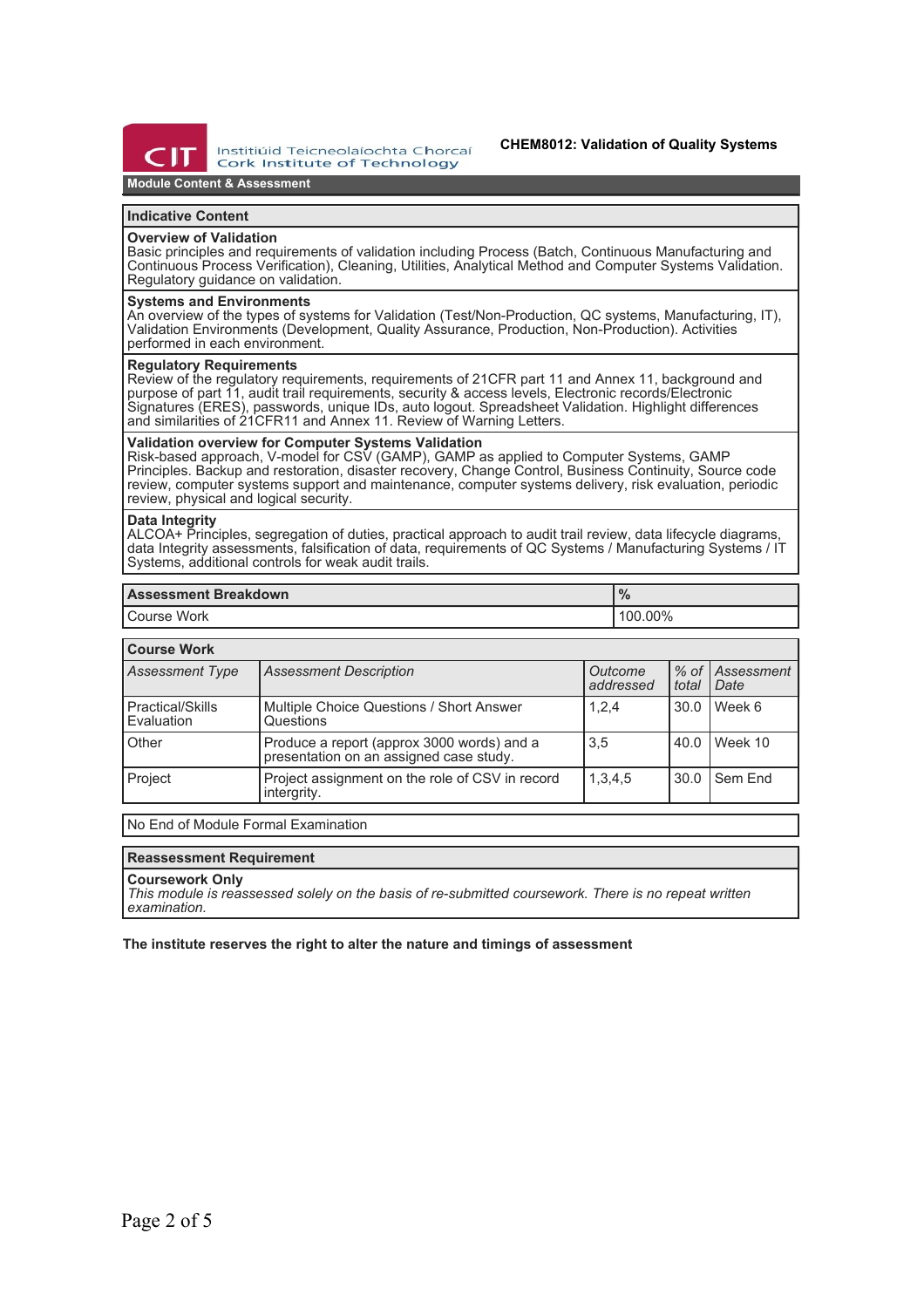

Institiúid Teicneolaíochta Chorcaí<br>Cork Institute of Technology

# **CHEM8012: Validation of Quality Systems**

**Module Workload**

| <b>Workload: Full Time</b>                       |                                                                   |  |                   |                                          |  |
|--------------------------------------------------|-------------------------------------------------------------------|--|-------------------|------------------------------------------|--|
| <b>Workload Type</b>                             | <b>Workload Description</b>                                       |  | Hours Frequency   | Average<br>Weekly<br>Learner<br>Workload |  |
| Lecture                                          | Theory                                                            |  | 1.0 Every<br>Week | 1.00                                     |  |
| Tutorial                                         | Application of theory and principles, teamwork<br>problem solving |  | 1.0 Every<br>Week | 1.00                                     |  |
| Independent & Directed<br>Learning (Non-contact) | Lecturer and Self-directed Study                                  |  | 5.0 Every<br>Week | 5.00                                     |  |
| <b>Total Hours</b>                               |                                                                   |  |                   | 7.00                                     |  |
| Total Weekly Learner Workload                    |                                                                   |  |                   | 7.00                                     |  |
| <b>Total Weekly Contact Hours</b>                |                                                                   |  |                   | 2.00                                     |  |

| <b>Workload: Part Time</b>                       |                                                                   |  |                   |                                          |  |
|--------------------------------------------------|-------------------------------------------------------------------|--|-------------------|------------------------------------------|--|
| <b>Workload Type</b>                             | <b>Workload Description</b>                                       |  | Hours Frequency   | Average<br>Weekly<br>Learner<br>Workload |  |
| Lecture                                          | Theory                                                            |  | 1.0 Every<br>Week | 1.00                                     |  |
| Tutorial                                         | Application of Theory and principles, teamwork<br>problem solving |  | 1.0 Every<br>Week | 1.00                                     |  |
| Independent & Directed<br>Learning (Non-contact) | Lecturer and Self Directed Study                                  |  | 5.0 Every<br>Week | 5.00                                     |  |
| <b>Total Hours</b>                               |                                                                   |  |                   | 7.00                                     |  |
| Total Weekly Learner Workload                    |                                                                   |  |                   | 7.00                                     |  |
| <b>Total Weekly Contact Hours</b>                |                                                                   |  |                   | 2.00                                     |  |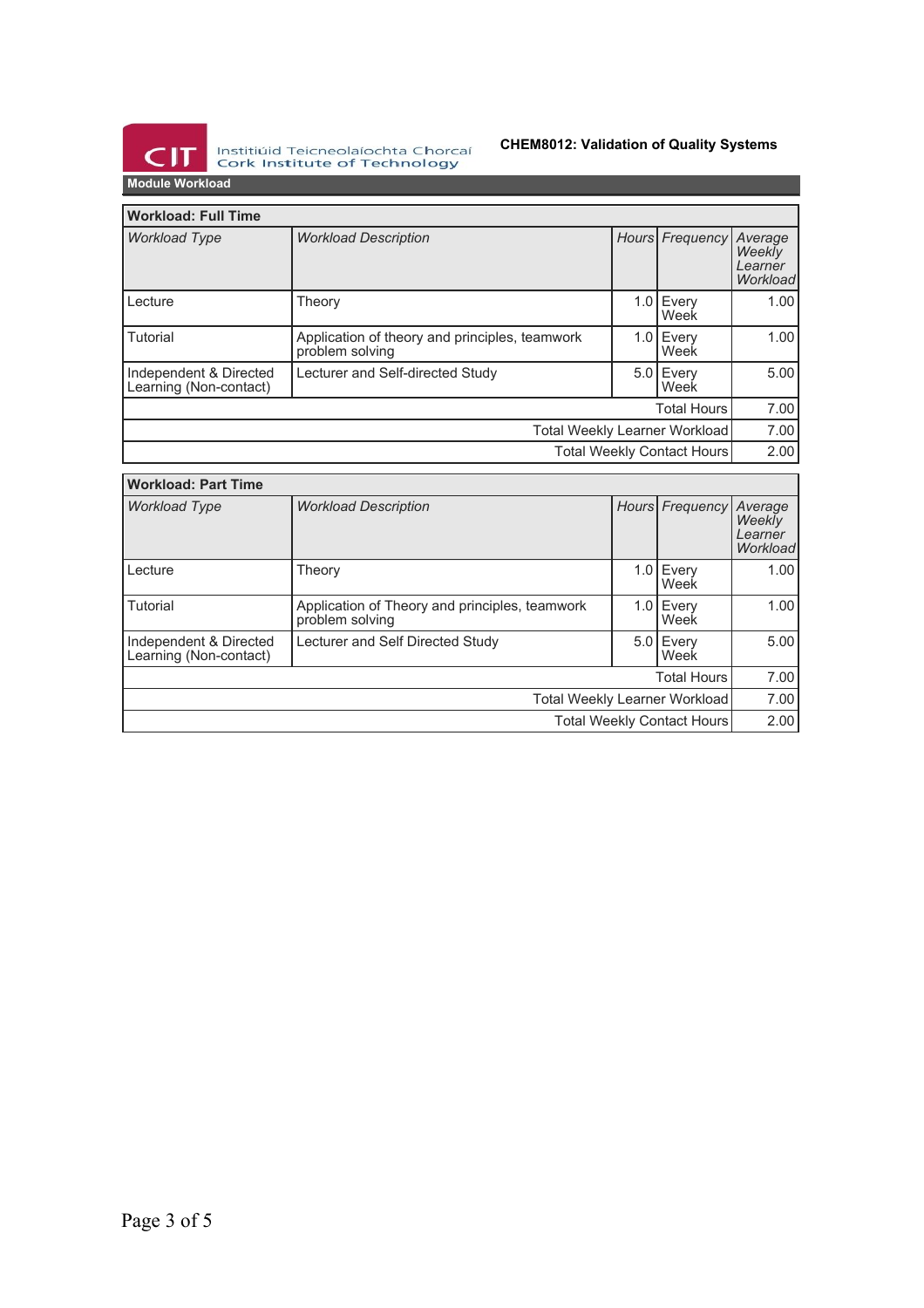**Module Resources**

*Recommended Book Resources*

**Orlando Lopez 2018,** *Pharmaceutical and Medical Devices Manufacturing Computer Systems Validation* **[ISBN: 9781138041189]**

**John R. Sharp 2005,** *Good pharmaceutical manufacturing practice: rationale and compliance* **[ISBN: 0849319943]**

*Supplementary Book Resources*

**ISPE 2008,** *The GAMP Guide for Validation of Automated Systems* **[ISBN: 1931879613]**

**Anurag S Rathore, Gail K. Sofer 2012,** *Process validation in manufacturing of biopharmaceuticals* **[ISBN: 9781439850930]**

**Syed Imtiaz Haider, Erfan Syed Asif 2018,** *Quality control training manual; comprehensive training guide for API, finished pharmaceutical and biotechnologies laboratories* **[ISBN: 1138077526]**

*This module does not have any article/paper resources*

*Other Resources*

- **Website:** *Food and Drug Administration* **<http://www.fda.gov>**
- **Website:** *Health Products Regulatory Authority* **<http://www.hpra.ie>**
- **Website:** *EU GMP Guidelines* **[https://ec.europa.eu/health/documents/eu dralex/vol-4\\_en](https://ec.europa.eu/health/documents/eu dralex/vol-4_en)**
- **Website:** *International Medical Device Regulators Forum*  **<http://www.imdrf.org>**
- **Website:** *International Council for Harmonisation* **<http://www.ich.org>**